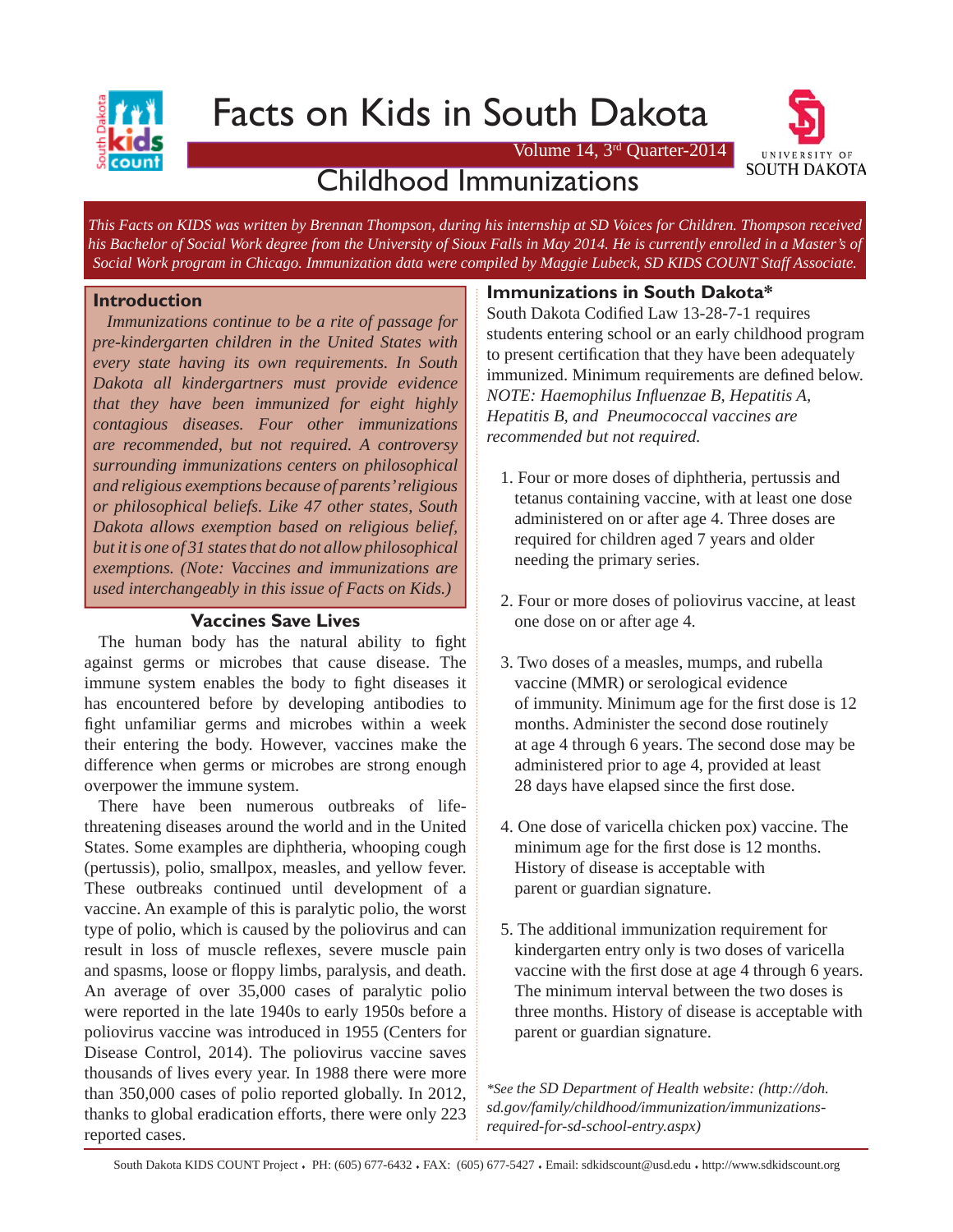The Centers for Disease Control and Prevention-recommended immunization schedule (below) is designed to protect infants and children early in life, when they are most vulnerable, and before they are exposed to potentially life-threatening diseases.



 Chart 1 shows the 2012 National Immunization Survey estimated vaccination coverage among children 19-35 months of age and compares the percentage of South Dakota's vaccinated children to the United States national percentage. South Dakota leads the national average in every required immunization except for the four doses of DTaP.

 South Dakota and the nation had a 93 percent rate of polio immunization in 2012.

 Chart 2 shows the 2012 National Immunization Survey estimated vaccination coverage among children 19-35 months of age for South Dakota and bordering states. All of the vaccinations represented are required to enter kindergarten.

 South Dakota trails the surrounding states in any vaccination and Iowa in every vaccination.

 South Dakota and Wyoming are tied for the lowest percentage of children receiving four doses of DTaP.



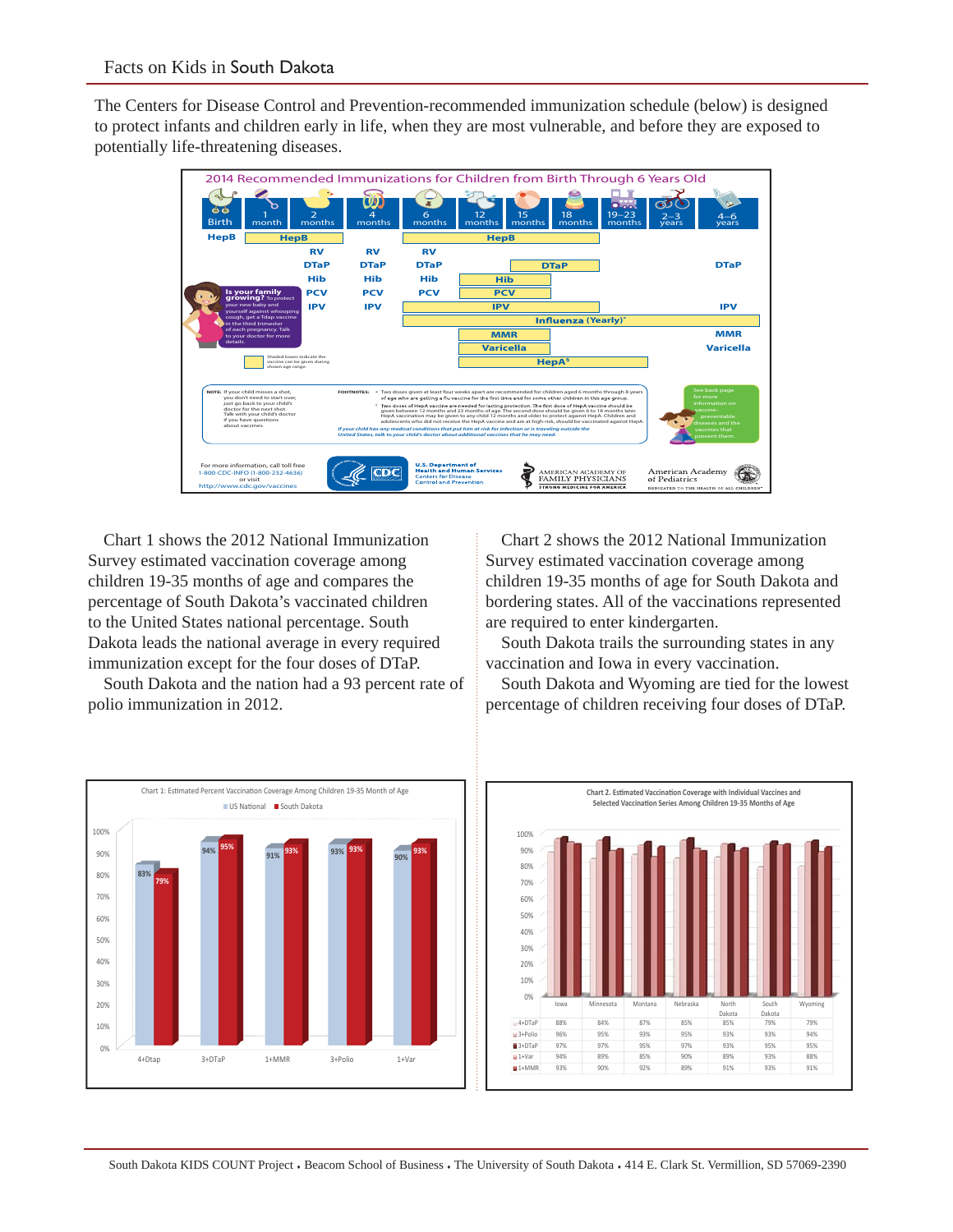### **Common vaccine myths**

#### *Myth 1 - Diseases disappeared because of reasons other than vaccinations.*

Better hygiene, clean drinking water, and sanitation helped but the introduction of vaccines resulted in a permanent drop in people catching the diseases. For instance, before the measles vaccination was introduced in 1963, there were more than 300,000 cases of measles a year. After the introduction of the vaccine, there have been fewer than 100,000 and since 1980 cases have not risen above 1,000 in any year.

### *Myth 2 - Vaccinated people account for the majority of those who get the disease.*

No vaccine is 100% effective. Most are effective for 85 to 95% of those vaccinated during routine childhood vaccinations. Because approximately 91% of the population is vaccinated, a greater number of vaccinated people get a disease, but at a much lower percentage. For instance, of 1000 people there are approximately 910 who are vaccinated. When all are exposed to measles, 9% of those vaccinated will get the disease (82 people), and 50% who are not vaccinated get the disease (45 people). Even though more diseased individuals (82 of 127) have been vaccinated, only 9% of the total vaccinated population caught measles compared with the 50% of the total population of non-vaccinated individuals.

 The table below illustrates this hypothetical scenario. Even though a lower percentage of vaccinated people catch measles (5% compared to 50%) it is a still a greater number of people (48 vaccinated compared to 25 non-vaccinated).

*Myth 3 - vaccinations are for diseases that no longer* 

| 1,000 |
|-------|
| 910   |
| 90    |
| 9%    |
| 82    |
| 50%   |
| 45    |
|       |

## *exist. Therefore, my child does not need vaccinations.*

 Diseases that have been eradicated in the United States still exist in other regions of the world. While the United States is not experiencing any current epidemics inhabitants of other countries are ill with diseases such as measles, mumps, and rubella. If afflicted individuals come to the United States, they can infect anyone who is not immunized. That person can infect anyone with whom they come in contact with and start a new epidemic in the United States. These outbreaks are showing up more and more in parts of this country where vaccinations are refused by a small number of people on the basis of religion or philosophy. Those who refuse vaccinations are putting themselves and everyone else at risk.

 If a single region of the United States stops vaccinating, it could have a disastrous effect: "According to the World Health Organization (WHO), nearly 900,000 measles-related deaths occurred among persons in developing countries in 1999. In populations that are not immune to measles, measles spreads rapidly. If vaccinations were stopped, each year about 2.7 million measles deaths worldwide could be expected" (Centers for Disease Control, 2014).

#### **Conclusion**

 Vaccines have saved millions of lives since their introduction and their requirement has helped eradicate diseases. Stopping vaccinations will end the eradication because of international travel and the presence of these diseases in other countries around the world. Paralytic polio, measles, mumps, rubella, diphtheria, and pertussis still exist and are highly contagious when presented to a non-immunized population. Vaccinations do not guarantee immunity from disease, but refusing vaccinations will put children and the overall population at a greater risk of contracting these diseases and the start of another outbreak.